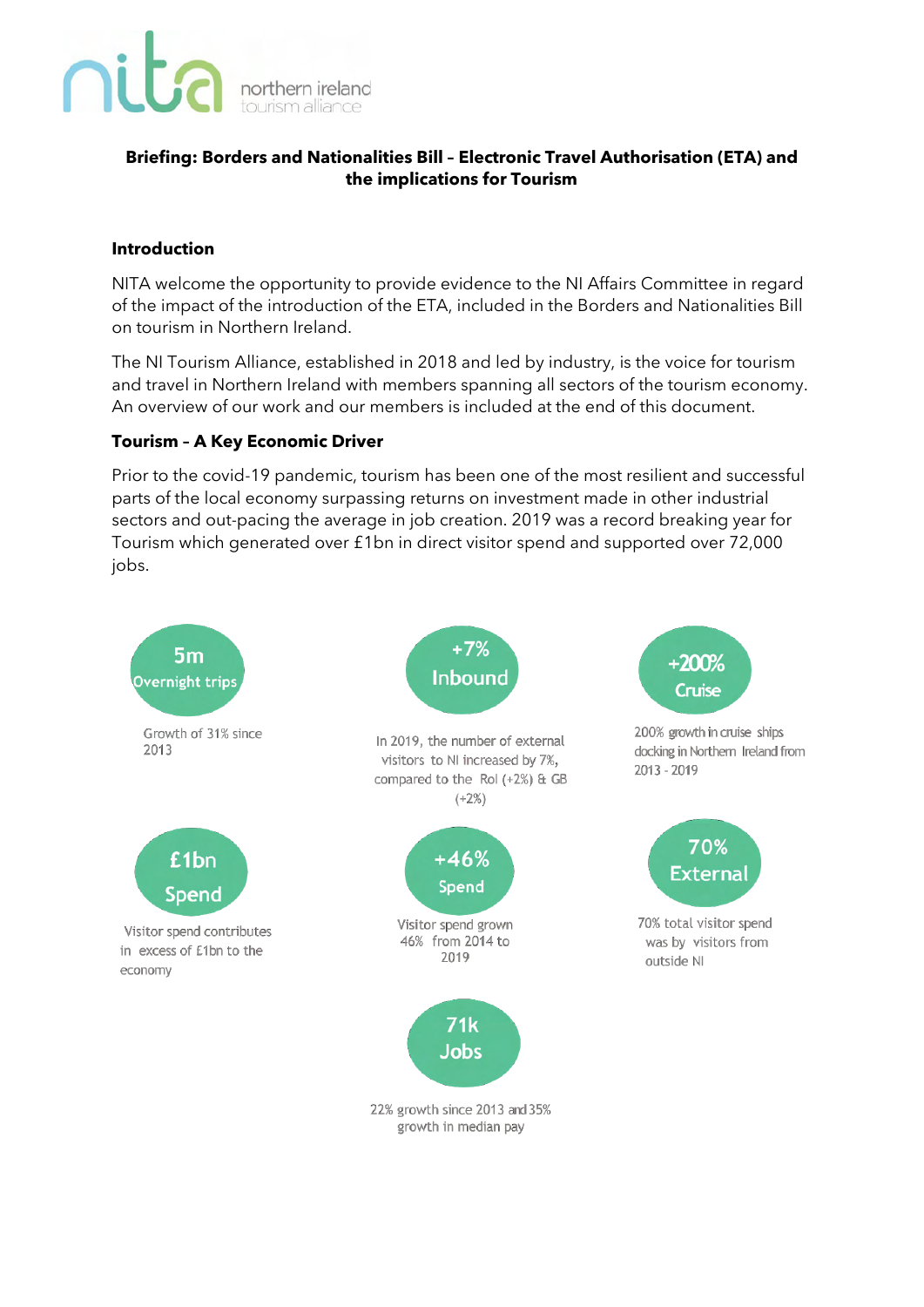#### **Impact of Pandemic on Tourism**

Tourism businesses have been at the forefront of the catastrophic economic impact of Covid-19. In effect, the tourism industry lost 12 months of trading during the 24 months of the pandemic. It is estimated that the industry and therefore the economy will have lost over £1bn in visitor spend during that period.

Tourism businesses have shown resilience, innovation and agility to come through the pandemic and there is an ambition to build back stronger, however with unprecedented levels of debt, significantly reduced reserves and increasing costs the industry has its challenges to overcome in order to recover and grow.



#### **Borders and Nationalities Bill – Electronic Travel Authorisation (ETA) and the implications for Tourism**

The UK Government are in the process of passing the ['Nationalities and Borders Bill'.](https://bills.parliament.uk/bills/3023)

The bill is now at the consideration of amendments stage and the House of Commons is considering the amendments made by the House of Lords. Part of this legislation proposes visa requirement for non-British and Irish nationals to cross the border in Ireland something which the Northern Ireland Tourism Alliance (NITA) and other tourism bodies across the island of Ireland believe will be hugely detrimental to tourism on the island.

Northern Ireland is promoted internationally by Tourism Ireland, as part of the Island of Ireland destination, and the majority of overseas visitors to Northern Ireland arrive via Dublin**.**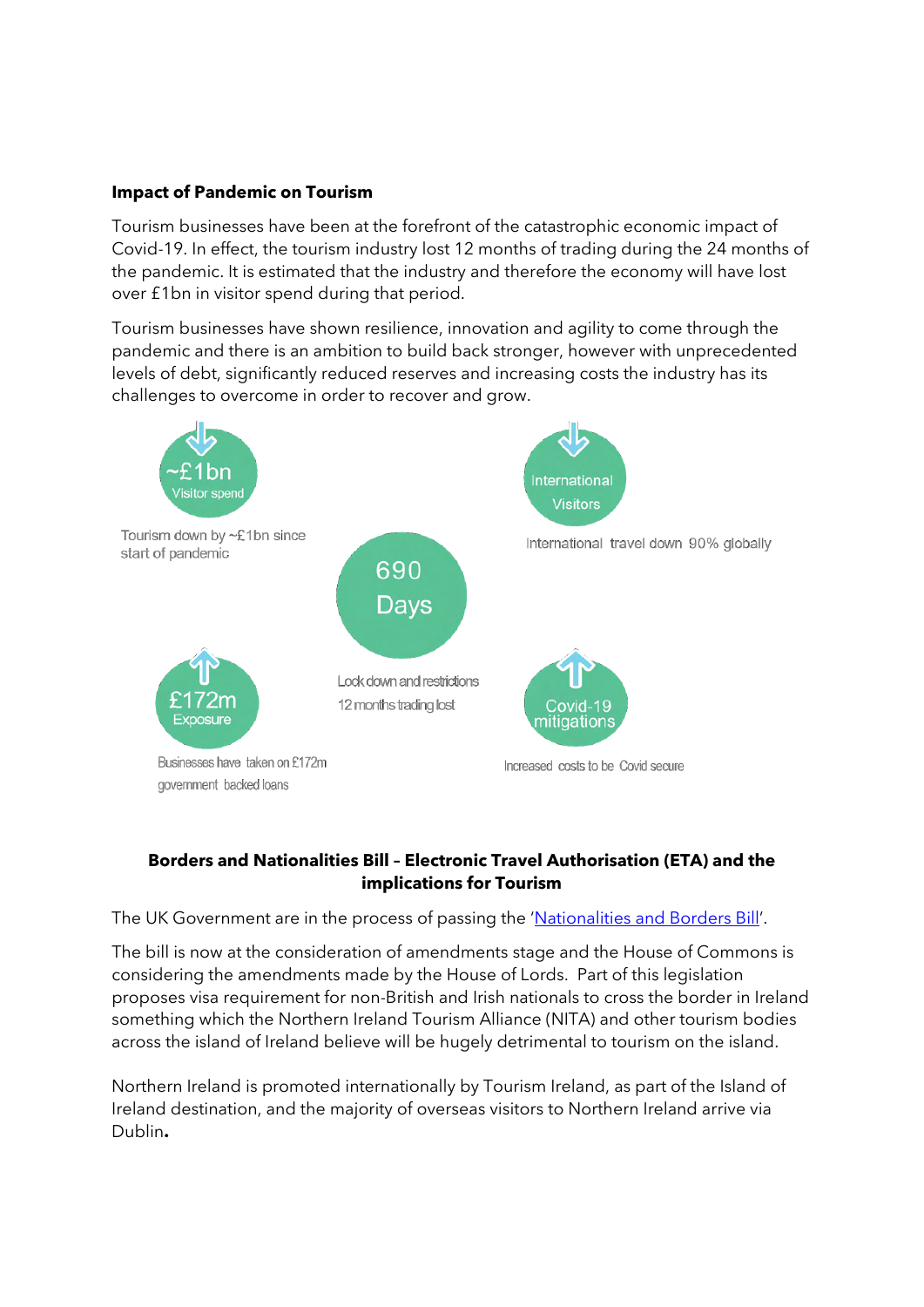Typically, non-GB overseas tourists who travel to Northern Ireland (those that spend at least one night in Northern Ireland):

- 60% spend nights in both Northern Ireland and Ireland
- 13% spend nights only in Northern Ireland but access via a port in Ireland

#### **Bill summary**

The bill is primarily an asylum and immigration bill, however the new legislation extends to short visits into the UK, so tourists will have to comply.

As is stands all non-visa nationals (NVNs) visitors into the UK, who do not hold British or Irish citizenship, will have to apply for an ETA. It is planned that this be fully operational by the start of 2025. There will be a charge attached to this, and once issued, the ETA will entitle the holder to one visit into the UK. Further details as to the exact cost and means of application/issuing are, as yet, unclear. How an approved ETA would be validated for single entry on the Irish border is also unclear.

#### **Industry concerns**

The tourism industry in Northern Ireland and across the island have not been consulted at any stage in this process despite being key stakeholders. Introducing an ETA requirement to cross the border in Ireland is of huge significance to our industry, yet in spite of this we see none of our concerns taken on board thus far. This briefing details some of the many ways in which this proposal impacts the tourism industry and the reasons we consider it to be unworkable. We welcome a revision of the proposed legislation and ongoing engagement with key voices in our industry.

Our concerns are echoed by Tourism Northern Ireland and Tourism Ireland and the Irish government has also been outspoken it is desire to see proposals for an ETA requirement on the island of Ireland quashed.

Various industry partners have studied and costed the potential impact of this proposal and their findings are extremely concerning for an industry already on its knees after the pandemic.

This briefing outlines a summary of these findings

## **Difficulty to implement**

Northern Ireland is unique in that it is the only part of the UK that shares a land border with another state. There are over 300 crossing points on this border. It seamlessly sits on fields, villages, streets and bridges. A requirement to have an ETA for every single crossing could run into hundreds of pounds per day for tourists or non-British or Irish residents of Republic of Ireland (RoI) on the border. It would be impossible (and undesirable) to validate every crossing making the proposed legislation totally unworkable.

Independent travellers frequently cross the border multiple times whether travelling by rental car or bus. It would be common to go through the north via Derry/Londonderry to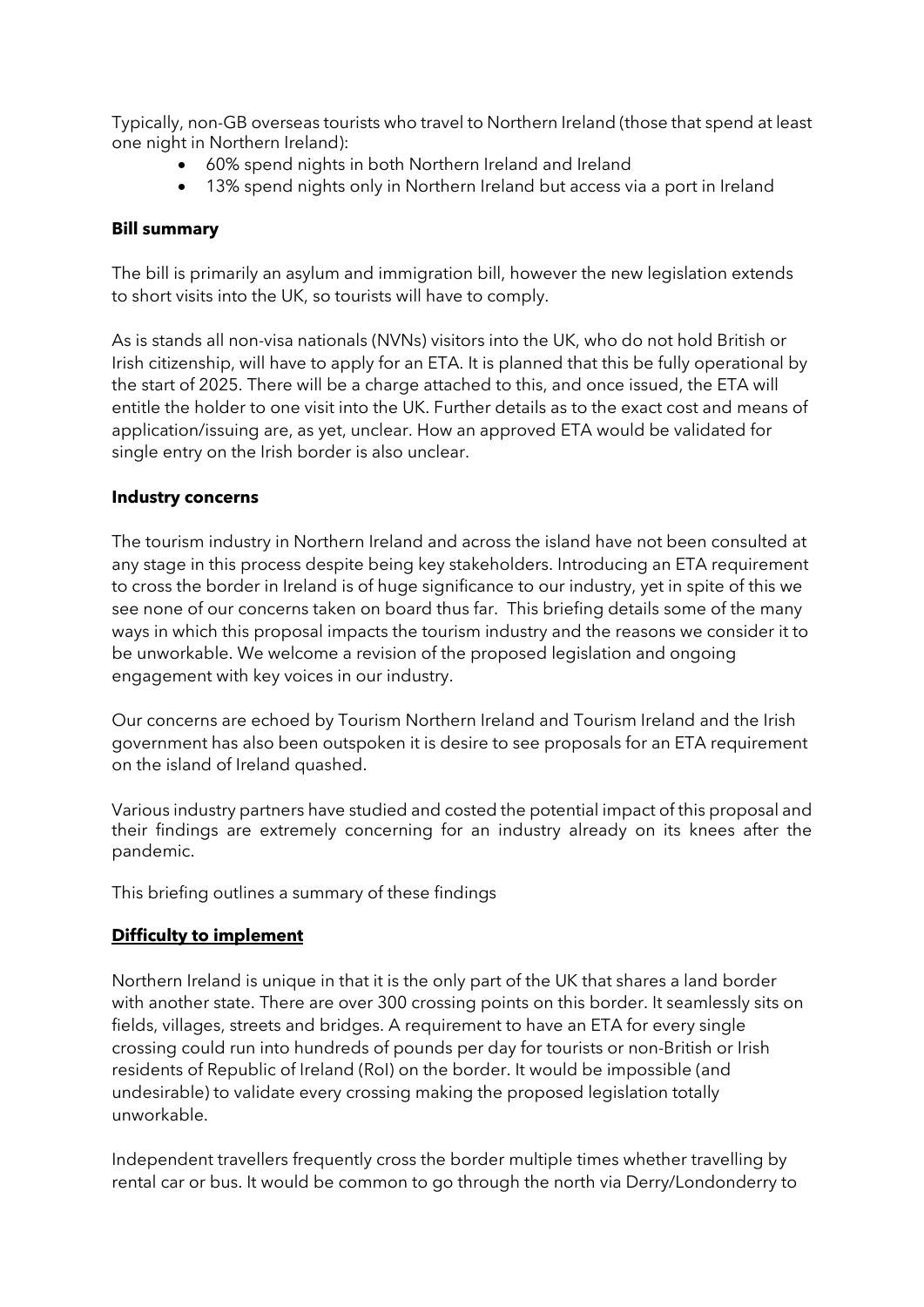Donegal and back via Belfast to Dublin. A relatively standard itinerary such as this would require multiple single-entry ETAs and would be a significant extra expense as well as an administrative and psychological deterrent to tourism.

There are many non-Irish EU nationals employed in the tourism sector in the RoI including, but not limited to coach drivers. They are employed and legally resident in RoI, yet their job requires crossing the border, sometimes multiple times per day. Under the proposed scheme they would require a separate ETA for every entry. In addition to these there are the tours which travel to Ireland from mainland Europe, for whom this will be equally unworkable. In an area already experiencing a skills shortage this could prove devastating.

Tourism Ireland research has continually confirmed that hassle and expense are key deterrents for travellers when choosing their holiday destination, therefore consumer perception on ease of travel is paramount. In addition to the bureaucracy and cost we must also consider the threat of prosecution of noncompliance as a significant deterrent. If implemented in its current form this will be expensive and unclear and tourists may likely decide not to bother with the northern part of any itinerary. Furthermore, with fuel costs, inflation and now ETA, the risk is that many global tour operators will exclude Belfast and NI from their itineraries as no longer a feasible option.

The experience of differing regulations and requirements under covid was an example of an administrative, financial and psychological border to free travel and the industry suffered from mass cancellations from tour operators.

Another factor to be considered is the communication element. Entry requirements for any country are generally given when travel is booked into the port of entry. Travellers arriving in to the RoI will not be given this information and so many, especially independent travellers, may be unaware of the requirements and find themselves inadvertently having broken the law. Obviously, this is something we must try and avoid.

## **Financial implications**

NITA and industry partners have costed the implication of the ETA some of those findings are outlined below. Should further information be required this can be provided.

- On an industry-wide level we estimate that the introduction and associated costs of the ETA for NVNs could impact over half a million visitors and put £160.6m visitor spend at risk (based on 2019 NISRA figures).
- In addition, 9% of residents in the RoI are not Irish citizens but are legally resident due to EU membership. Under this proposal they will require an ETA every time they cross the border. Based on 2019 visitor numbers (NISRA) this could impact up to 68,000 visitors from RoI putting around **£13M at risk** from this alone. This is a conservative estimate as there was a significant (estimated  $\sim$  50%) increase in these numbers during the pandemic
- Visit Belfast handled 867,300 visitor enquiries through its Visitor Information Centres in 2019/20. 48% (416,000) of those enquiries were from outside the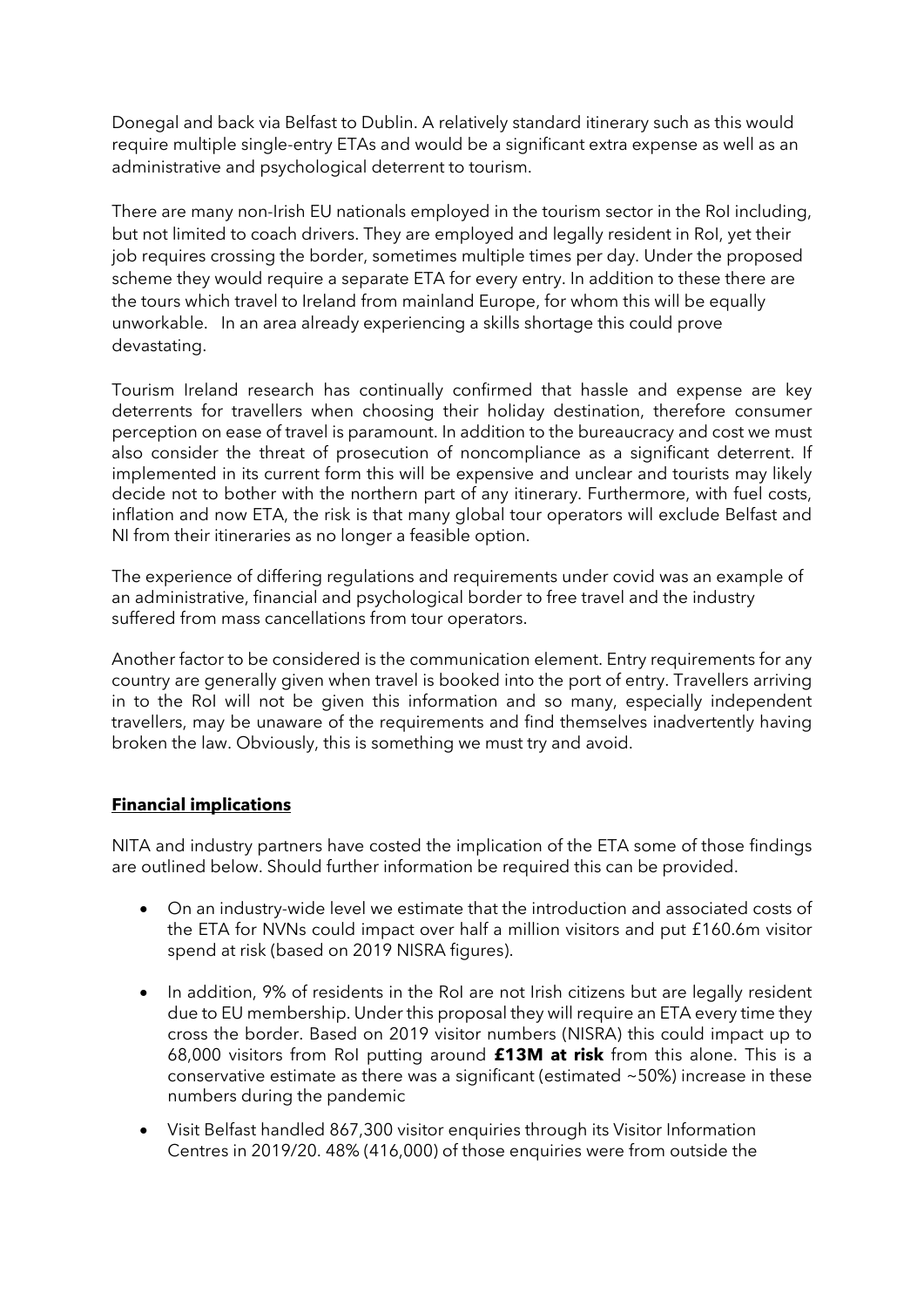common travel area with many coming into the city via Dublin due to international air access - or as part of an all-island trip.

- For the City of Derry, due to its proximity to the border, more than 30% of its visitors are from outside the CTA, well above the national average for NI. Derry/Londonderry, which is a former (and the first ever) UK City of Culture, could see the years of hard work and innovation which went into establishing it as a go-to place in the field of tourism put at risk due to uncertainty and bureaucracy resulting from the ETA and its unworkability.
- Research from one of NI's key attractions forecasts that an estimated 25% of visitors from outside the Common Travel Area would not travel to Northern Ireland should ETA be a requirement. The combination of the forecasted **drop of both Irishresident and international visitors totals 15%**, bringing numbers down from 800,000 to 681,920 visitors. This is enormous.
- Based on the economic impact of this aforementioned key attraction contributing £430m in additional spend in its first 10 years, this potential 15% drop in visitors would mean a **loss of approx £10million** in additional spend to the NI economy in financial year 2024/25
- Custodian of other key attractions have also put forward their concerns, noting that, in 2019 of the 998,000 visitors to one of their main sites, 78% were out of state, with significant number entering NI from RoI. It has also been noted that attractions close to the border may feel an even greater impact that that foreseen by the industry in general. Another factor giving them cause for concern is the impact this would have on volunteers, on which many attractions depend, and for whom Northern Ireland in general, and especially areas close to the border, may become a less attractive destination.
- Business tourism is a growing sector and Visit Belfast has advised that on average (5 years pre-pandemic), 35% of all inbound conferences secured for Belfast have been European and international events providing crucial midweek and yearround business for the tourism industry in Northern Ireland. The vast majority of these delegates enter via Dublin due to limited direct flight access into Belfast from international business source markets.
- ETA will significantly impact our ability to compete for international business tourism at a time when Northern Ireland has just launched an [ambitious 10 year](https://www.tourismni.com/industry-news/launch-of-new-integrated-strategy-for-business-events/)  [strategy for growth in business tourism to the region.](https://www.tourismni.com/industry-news/launch-of-new-integrated-strategy-for-business-events/) The sales cycle for international conferences can be 3-5 years in advance so despite the legislation not coming into effect by 2025, it will impact sales prospects now and is a huge risk for international business bids.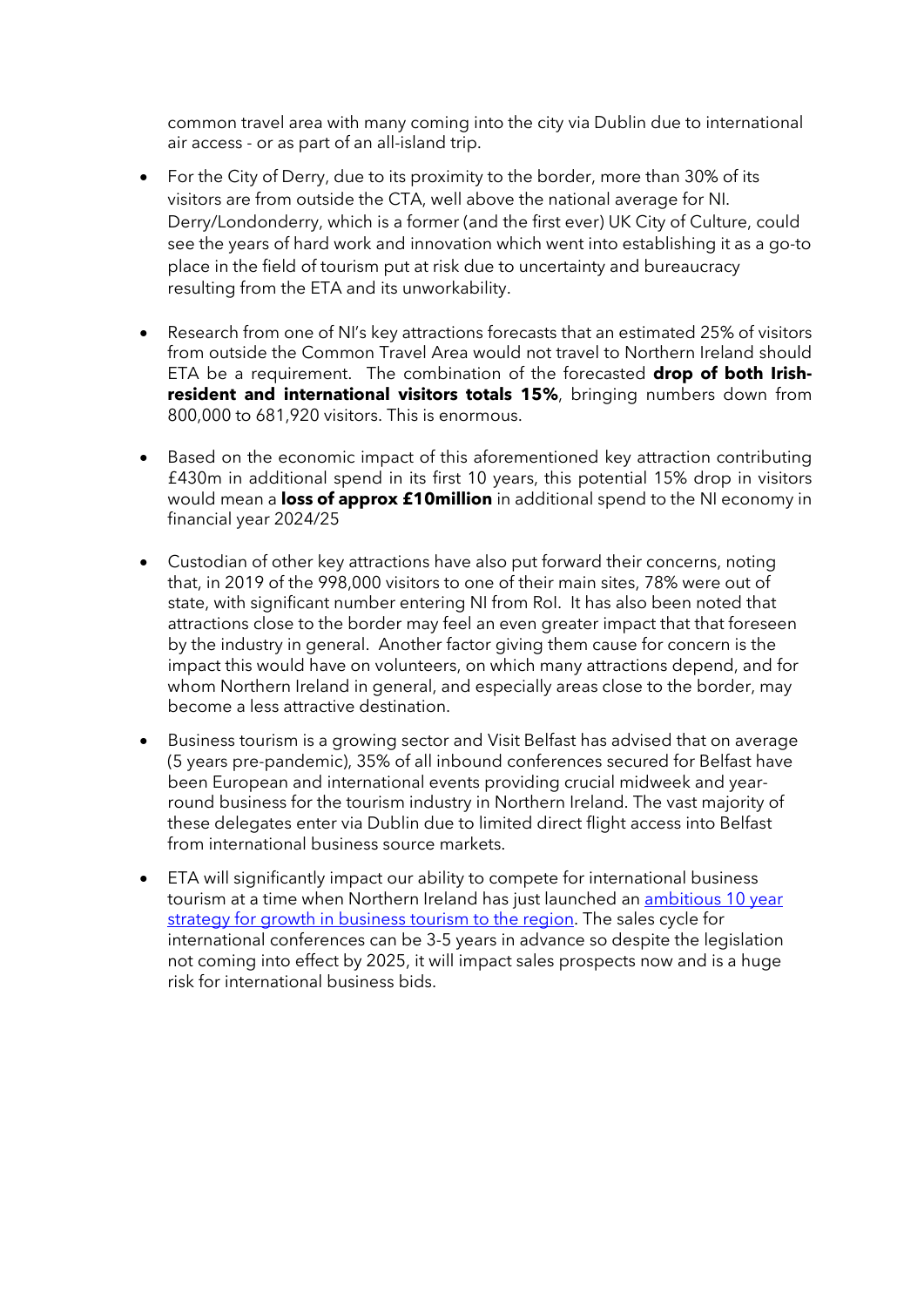## **Precedent**

The Home Office currently have an exemption to existing immigration policy for visitors to NI. EU visitors are no longer able to travel to the UK on an EU ID card however, the Home Office have made an exemption permitting visitors holding only an EU ID card to cross the land border from RoI to NI. This means that the legal entry requirements for entry into the UK are different for ports and for the land border with RoI. This is a sensible and enforceable policy which the tourism industry would like to see replicated in this case.

## **Proposed action**

In line with other exemptions which reflect specific geographic nature of the island of Ireland and the fact that Northern Ireland is promoted internationally as part of the Island of Ireland destination we would like to see an ETA exemption for all those travelling by land to Northern Ireland via the Republic of Ireland for the purposes of tourism/ business/ work/ medical treatment.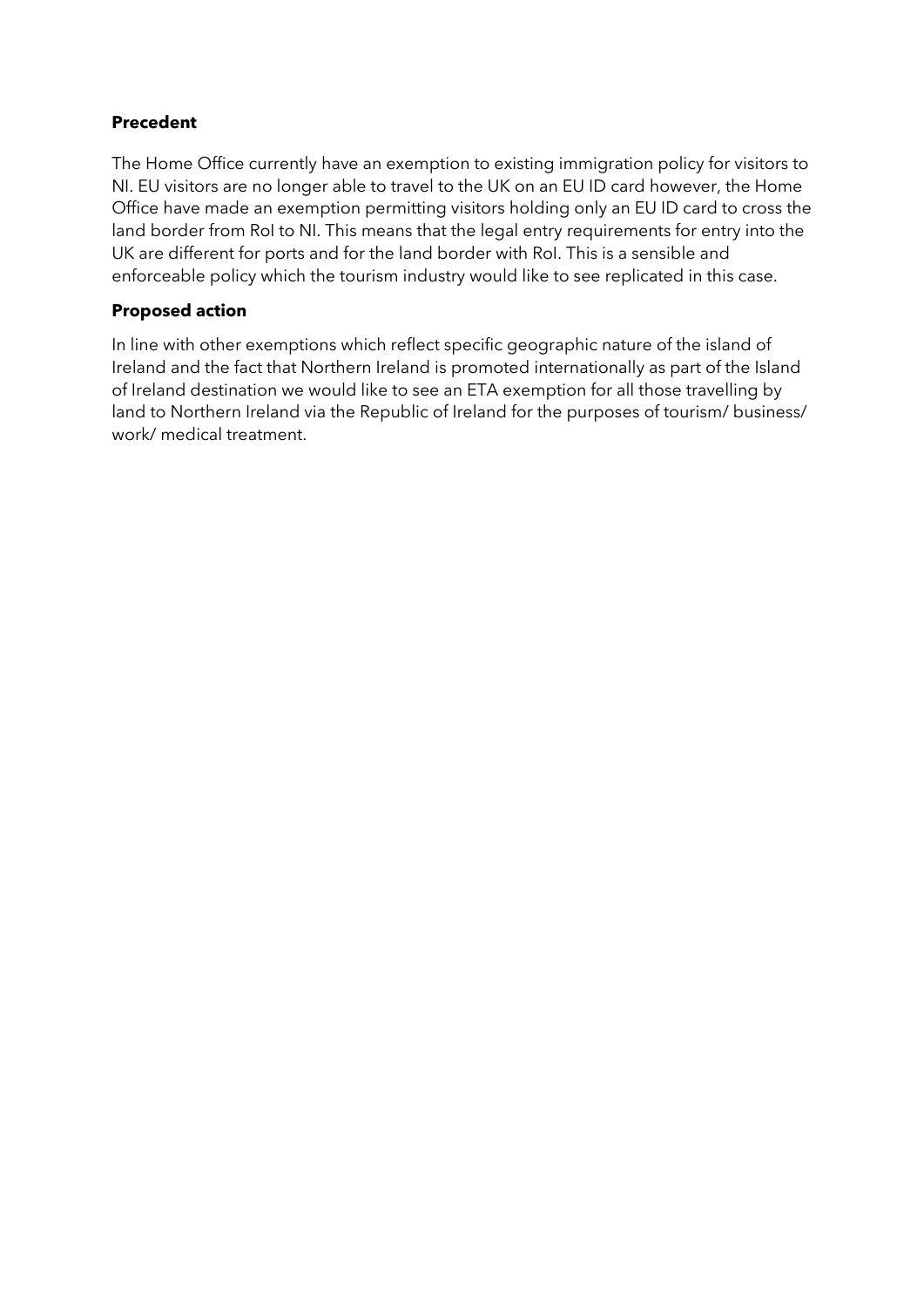#### About NITA

NITA's role, as the single representative body for the tourism and travel industry in Northern Ireland, is to represent our members and ensure the voice of industry is listened to, to shape the future growth of tourism and lobbying at all levels of government and beyond to raise awareness of and contributing to the solution of major strategic issues affecting the industry, which include everything from the Covid-19 pandemic, the UK's exit from the European Union, the impact of APD, VAT, access to talent and skills development and the ongoing uncertainty of the economic climate to the industry's overall competitiveness and growth.

We work closely with the Department for the Economy, Tourism NI and Tourism Ireland and provide a conduit to the breadth of sectors that make up the Tourism & Travel economy. More recently we have been engaging with Department of Health and The Executive Office regarding Covid-19 regulations, guidance and reopening. NITA were part of the Tourism Recovery Steering Group established by Minister Dodds in response to the decimating impact of Covid-19 to the tourism & travel industry.

In the UK, we are part of the Tourism Industry Emergency Response Group and the Tourism Industry Council ensuring that the challenges we face are understood and considered in policy developed and delivered through UK Government departments.

> Members: Titanic Belfast Visit Belfast National Trust Belfast City Airport Aer Lingus British Airways City of Derry Airport Visit Derry Belfast Harbour Fermanagh Lakelands Tour Guides NI NI Tour Guides Association Hinch Distillery Titanic Distillers Visit West Belfast NI Hotels Federation Hillsborough Castle